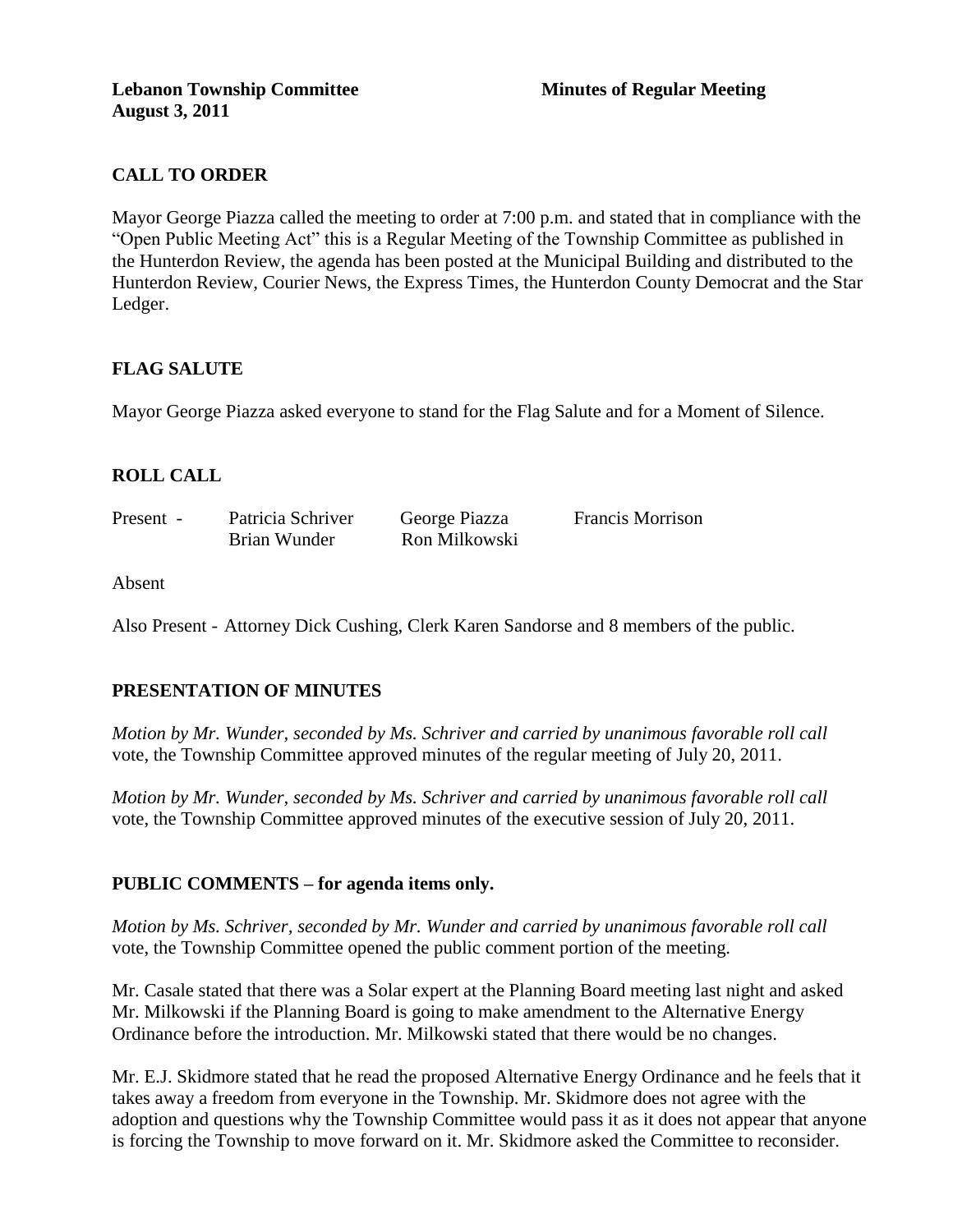LTCM 08/03/2011 Page 2 of 12

*Motion by Ms. Schriver, seconded by Mr. Wunder and carried by unanimous favorable roll call*  vote, the Township Committee closed the public comment portion of the meeting.

#### **ORDINANCES –**

#### **Public Hearing**

#### **Ordinance 2011-07**

*Motion by Mr. Wunder, seconded by Ms. Schriver and carried by unanimous favorable roll call*  vote*,* the public hearing for Ordnance No. 2011-07 was opened.

There were no comments from the public.

*Motion by Ms. Schriver, seconded by Mr. Wunder and carried by unanimous favorable roll call*  vote, the public hearing for Ordinance No. 2011-07 was closed.

*Motion by Ms. Schriver, seconded by Mr. Wunder and carried by favorable roll call vote, the* Township Committee adopted Ordinance No. 2011-07 as written below. AYES: Morrison, Schriver, Piazza, Wunder ABSTAIN: Milkowski

> TOWNSHIP OF LEBANON COUNTY OF HUNTERDON STATE OF NEW JERSEY ORDINANCE 2011-07

BOND ORDINANCE TO AUTHORIZE THE MAKING OF VARIOUS PUBLIC IMPROVEMENTS AND THE ACQUISITION OF A NEW AUTOMOTIVE VEHICLE, INCLUDING ORIGINAL APPARATUS AND EQUIPMENT, IN, BY AND FOR THE TOWNSHIP OF LEBANON, IN THE COUNTY OF HUNTERDON, STATE OF NEW JERSEY, TO APPROPRIATE THE SUM OF \$450,000 TO PAY THE COST THEREOF, TO MAKE A DOWN PAYMENT, TO AUTHORIZE THE ISSUANCE OF BONDS TO FINANCE SUCH APPROPRIATION, TO PROVIDE FOR THE ISSUANCE OF BOND ANTICIPATION NOTES IN ANTICIPATION OF THE ISSUANCE OF SUCH BONDS AND TO AMEND BOND ORDINANCE NO. 2007-10 ADOPTED ON JUNE 20, 2007.

-------------------------------------------------

BE IT ORDAINED by the Township Committee of the Township of Lebanon, in the County of Hunterdon, State of New Jersey, as follows:

 Section l. The Township of Lebanon, in the County of Hunterdon, State of New Jersey (the "Township") is hereby authorized to make various public improvements and to acquire a new automotive vehicle, including original apparatus and equipment, in, by and for said Township, as more particularly described in Section 4 hereof. The cost of the improvements includes all work, materials and appurtenances necessary and suitable therefor.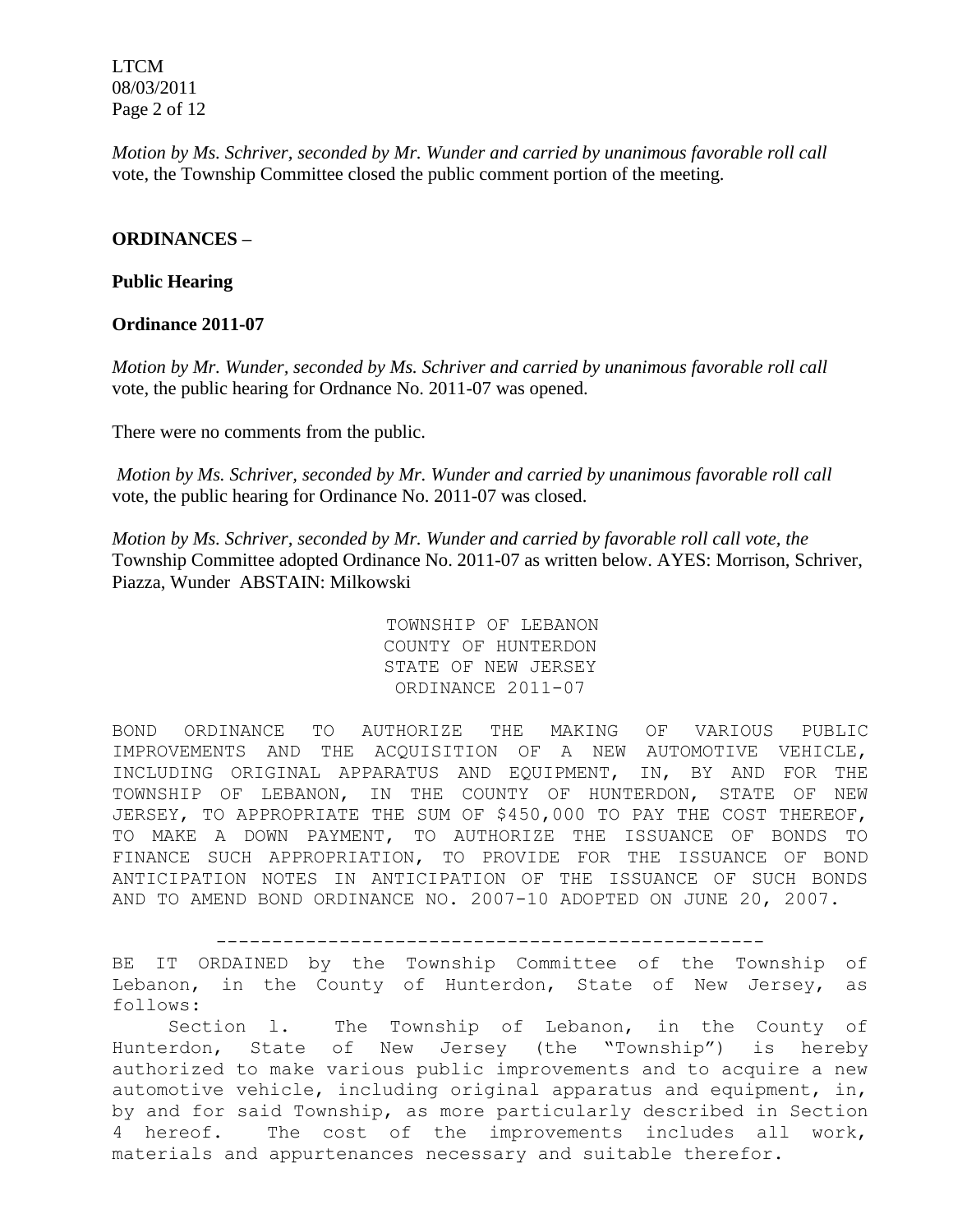LTCM 08/03/2011 Page 3 of 12

 Section 2. There is hereby appropriated to the payment of the cost of making the improvements described in Sections l and 4 hereof (hereinafter referred to as "purposes"), the respective amounts of money hereinafter stated as the appropriation for said respective purposes. Said appropriation shall be met from the proceeds of the sale of the bonds authorized and the down payment appropriated by this ordinance. Said improvements shall be made as general improvements and no part of the cost thereof shall be assessed against property specially benefited.

 Section 3. It is hereby determined and stated that the making of such improvements is not a current expense of said Township.

 Section 4. The several purposes hereby authorized for the financing of which said obligations are to be issued are set forth in the following "Schedule of Improvements, Purposes and Amounts" which schedule also shows (l) the amount of the appropriation and the estimated cost of each such purpose, and (2) the amount of each sum which is to be provided by the down payment hereinafter appropriated to finance such purposes, and (3) the estimated maximum amount of bonds and notes to be issued for each such purpose, and (4) the period of usefulness of each such purpose, according to its reasonable life, computed from the date of said bonds:

#### SCHEDULE OF IMPROVEMENTS, PURPOSES AND AMOUNT

 A. Undertaking the Road Resurfacing Program at various locations in the Township, as set forth on a list on file or to be placed on file with the Township Clerk, and hereby approved as if set forth herein in full. Depending upon the contract price and other exigent circumstances, and upon approval by the Township Committee, there may be additions to or deletions from the aforesaid list. It is hereby determined and stated that said roads being improved are of "Class B" or equivalent construction as defined in Section 22 of the Local Bond Law (Chapter 2 of Title 40A of the New Jersey Statutes Annotated, as amended; the "Local Bond Law").

| Appropriation and Estimated Cost | \$200,000 |
|----------------------------------|-----------|
| Down Payment Appropriated        | \$9,530   |
| Bonds and Notes Authorized       | \$190,470 |
| Period of Usefulness             | 10 years  |

 B. Acquisition of a new automotive vehicle, including original apparatus and equipment, consisting of a dump truck for the use of the Department of Public Works ("DPW") – Streets and Roads.

| Appropriation and Estimated Cost | \$150,000 |
|----------------------------------|-----------|
| Down Payment Appropriated        | \$7.700   |
| Bonds and Notes Authorized       | \$142,300 |
| Period of Usefulness             | 5 years   |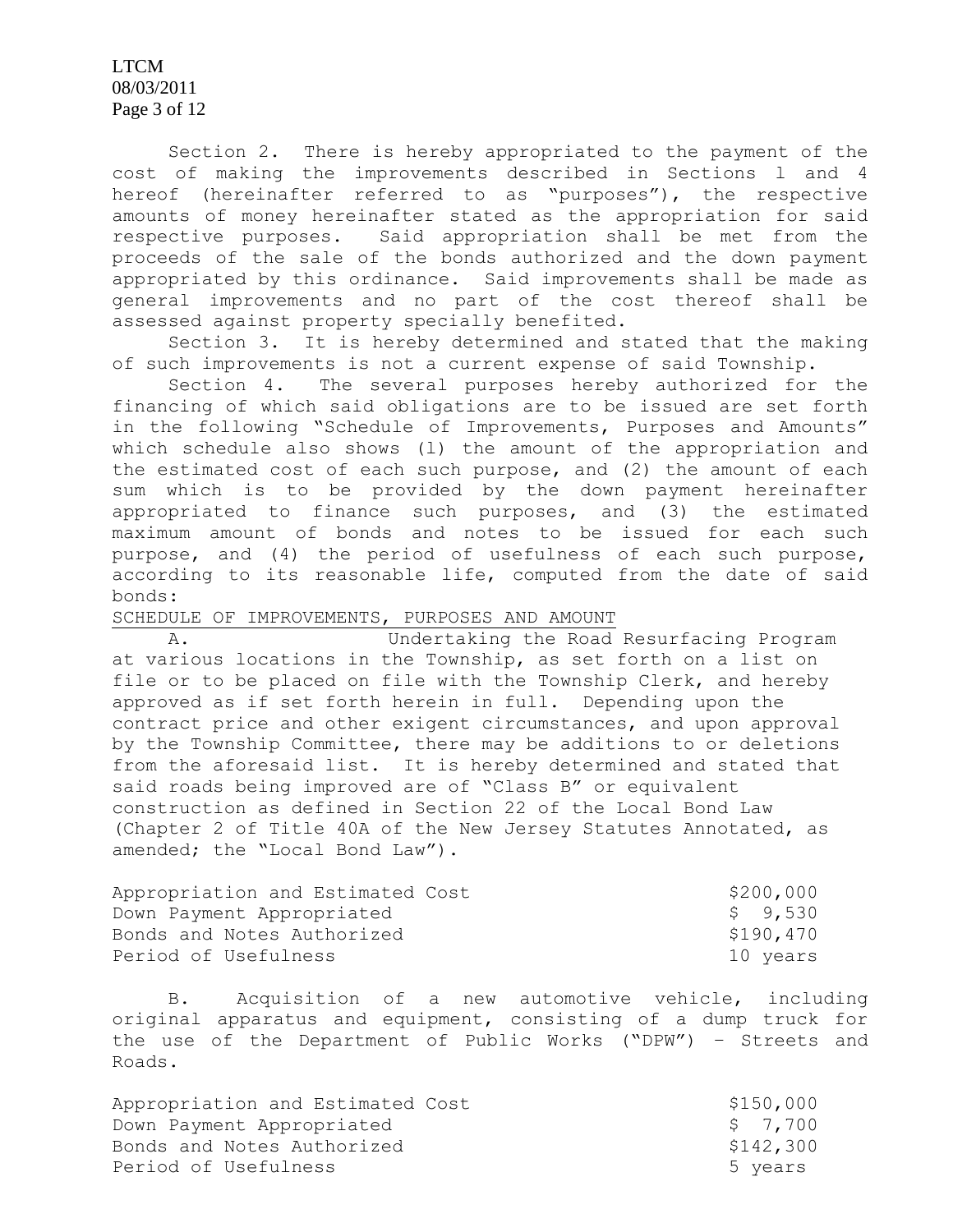LTCM 08/03/2011 Page 4 of 12

 C. Supplemental funding for the construction of a new DPW Garage. It is hereby determined and stated that the Township has heretofore appropriated the sum of \$2,000,000 for such improvement pursuant to Ordinance No. 2009-07 adopted on October 7, 2009.

Appropriation and Estimated Cost  $$100,000$ Down Payment Appropriated \$ 4,770 Bonds and Notes Authorized <br>
\$ 95,230 Period of Usefulness 30 years 30 years

-------------------------------------------------------

Aggregate Appropriation and Estimated Cost \$450,000 Aggregate Down Payment Appropriated \$ 22,000 Aggregate Amount of Bonds and Notes Authorized \$428,000

 Section 5. The cost of such purposes, as hereinbefore stated, does not include any amount to finance the cost of such purposes, including architect's fees, accounting, engineering and inspection costs, legal expenses and other expenses, including interest on such obligations to the extent permitted by Section 20 of the Local Bond Law.

 Section 6. It is hereby determined and stated that moneys exceeding \$22,000, appropriated for down payments on capital improvements or for the capital improvement fund in budgets heretofore adopted for said Township, are now available to finance said purposes. The sum of \$22,000 is hereby appropriated from such moneys to the payment of the cost of said purposes.

 Section 7. To finance said purposes, bonds of said Township of an aggregate principal amount not exceeding \$428,000 are hereby authorized to be issued pursuant to the Local Bond Law. Said bonds shall bear interest at a rate per annum as may be hereafter determined within the limitations prescribed by law. All matters with respect to said bonds not determined by this ordinance shall be determined by resolutions to be hereafter adopted.

 Section 8. To finance said purposes, bond anticipation notes of said Township of an aggregate principal amount not exceeding \$428,000 are hereby authorized to be issued pursuant to the Local Bond Law in anticipation of the issuance of said bonds. In the event that bonds are issued pursuant to this ordinance, the aggregate amount of notes hereby authorized to be issued shall be reduced by an amount equal to the principal amount of the bonds so issued. If the aggregate amount of outstanding bonds and notes issued pursuant to this ordinance shall at any time exceed the sum first mentioned in this section, the moneys raised by the issuance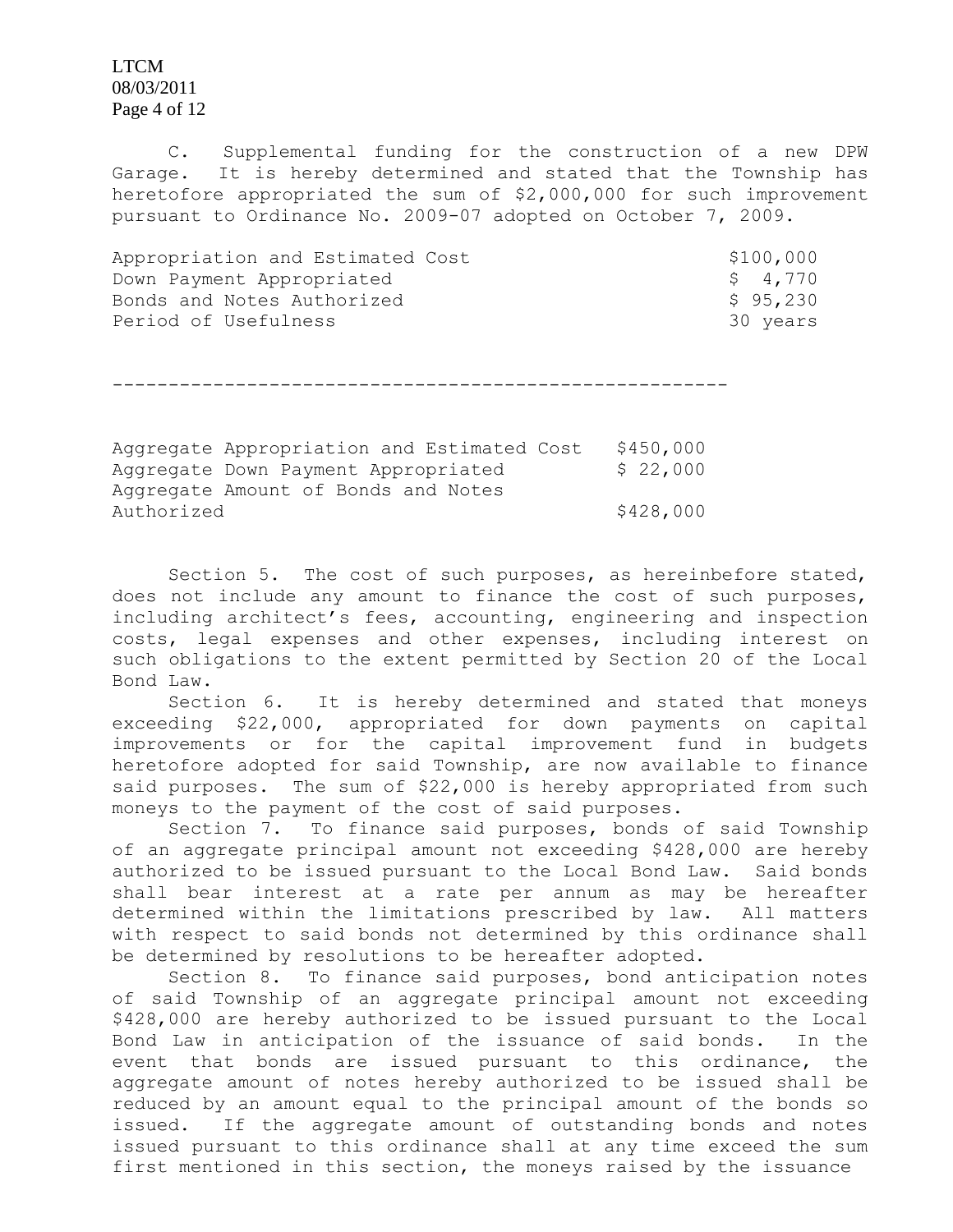LTCM 08/03/2011 Page 5 of 12

of said bonds shall, to not less than the amount of such excess, be applied to the payment of such notes then outstanding.

 Section 9. Each bond anticipation note issued pursuant to this ordinance shall be dated on or about the date of its issuance and shall be payable not more than one year from its date, shall bear interest at a rate per annum as may be hereafter determined within the limitations prescribed by law and may be renewed from time to time pursuant to and within limitations prescribed by the Local Bond Law. Each of said bond anticipation notes shall be signed by the Mayor and by a financial officer and shall be under the seal of said Township and attested by the Township Clerk or Deputy Township Clerk. Said officers are hereby authorized to execute said notes in such form as they may adopt in conformity with law. The power to determine any matters with respect to said notes not determined by this ordinance and also the power to sell said notes, is hereby delegated to the Chief Financial Officer who is hereby authorized to sell said notes either at one time or from time to time in the manner provided by law.

 Section 10. It is hereby determined and declared that the average period of usefulness of said purposes, according to their reasonable lives, taking into consideration the respective amounts of bonds or notes authorized for said purposes, is a period of 12.78 years computed from the date of said bonds.

 Section 11. It is hereby determined and stated that the Supplemental Debt Statement required by the Local Bond Law has been duly made and filed in the office of the Township Clerk of said Township, and that such statement so filed shows that the gross debt of said Township, as defined in Section 43 of the Local Bond Law, is increased by this ordinance by \$428,000 and that the issuance of the bonds and notes authorized by this ordinance will be within all debt limitations prescribed by said Local Bond Law.

 Section 12. Any funds received from private parties, the County of Hunterdon, the State of New Jersey or any of their agencies or any funds received from the United States of America or any of its agencies in aid of such purposes, shall be applied to the payment of the cost of such purposes, or, if bond anticipation notes have been issued, to the payment of the bond anticipation notes, and the amount of bonds authorized for such purposes shall be reduced accordingly.

 Section 13. Section 4.D of Bond Ordinance No. 2007-10 adopted by the Township Committee of the Township on June 20, 2007 is hereby amended to add the acquisition of ambulance equipment to the purposes authorized, and shall hereafter read as follows: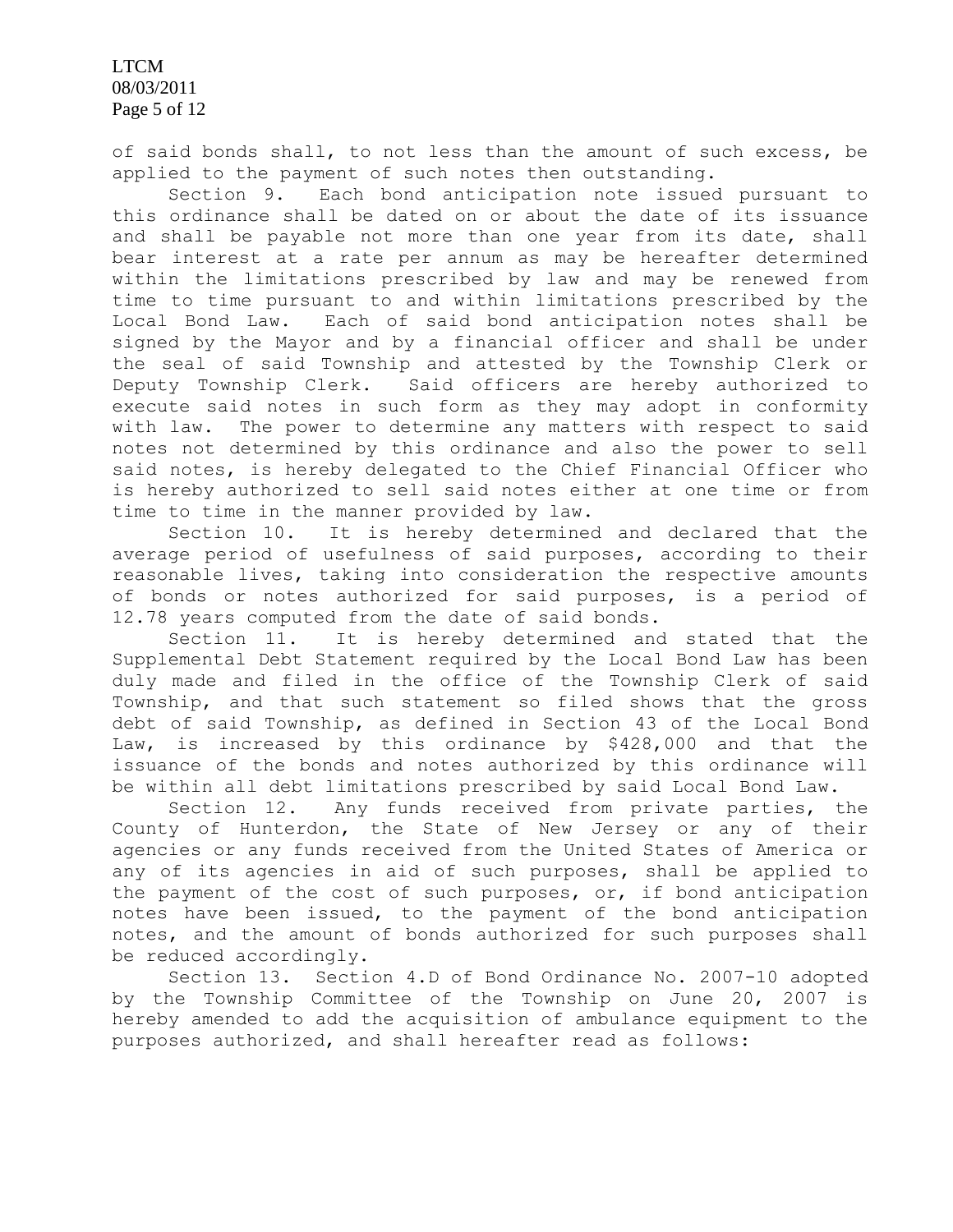LTCM 08/03/2011 Page 6 of 12

 "[Section 4.]D. (i) Acquisition of a new automotive vehicle, including original apparatus and equipment, consisting of an allterrain vehicle for the use of the Fire Department and (ii) acquisition of new additional or replacement equipment and machinery consisting of ambulance equipment.

| Appropriation and Estimated Cost | \$ 35,000 |
|----------------------------------|-----------|
| Down Payment Appropriated        | \$ 2,175  |
| Bonds and Notes Authorized       | \$ 32,825 |
| Period of Usefulness             | 5 years." |

 Section 14. The Township intends to issue the bonds or notes to finance the cost of the improvements described in Sections 1, 4 and 13 of this bond ordinance. If the Township incurs such costs prior to the issuance of the bonds or notes, the Township hereby states its reasonable expectation to reimburse itself for such expenditures with the proceeds of such bonds or notes in the maximum principal amount of bonds or notes authorized by this bond ordinance.

 Section 15. The full faith and credit of the Township are hereby pledged to the punctual payment of the principal of and the interest on the obligations authorized by this ordinance. Said obligations shall be direct, unlimited and general obligations of the Township, and the Township shall levy ad valorem taxes upon all the taxable real property within the Township for the payment of the principal of and interest on such bonds and notes, without limitation as to rate or amount.

 Section 16. The capital budget is hereby amended to conform with the provisions of this ordinance to the extent of any inconsistency therewith and the resolutions promulgated by the Local Finance Board showing full detail of the amended capital budget and capital program as approved by the Director, Division of Local Government Services, is on file with the Township Clerk and is available for public inspection.

 Section 17. This ordinance shall take effect twenty days after the first publication thereof after final passage.

#### **Introduction**

#### **Ordinance No. 2011-08 – Accessory Uses and Structures – Alternative Energy**

*Motion by Ms. Schriver, seconded by Mr. Milkowski, and carried by favorable roll call vote, the* Township Committee approved Ordinance No. 2011-08 on first reading. AYES: Morrison, Schriver, Piazza, Milkowski NAYS: Wunder (As entitled below).

> TOWNSHIP OF LEBANON COUNTY OF HUNTERDON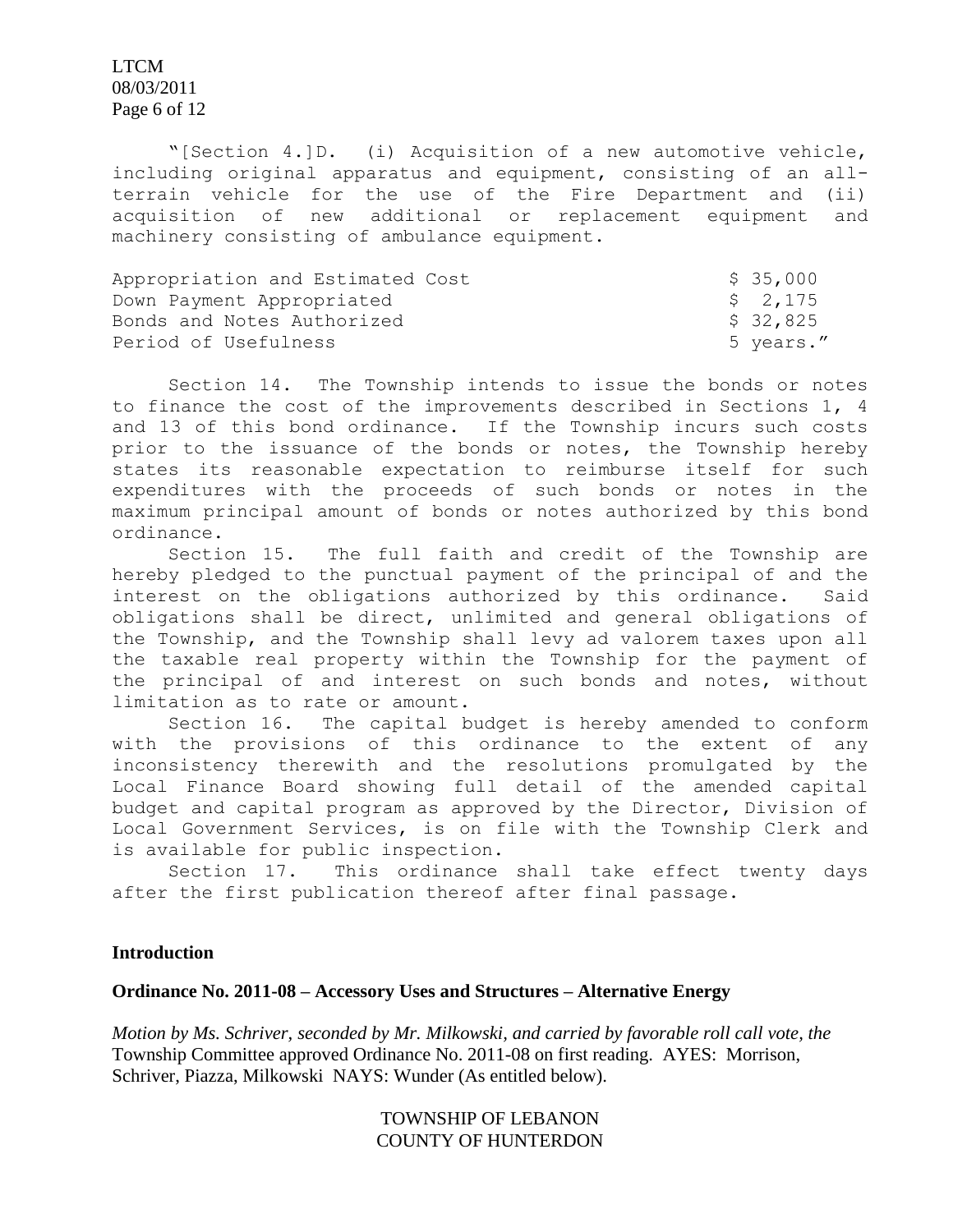## STATE OF NEW JERSEY ORDINANCE NO. 2011-08 AN ORDINANCE TO REVISE, AMEND AND SUPPLEMENT THE CODE OF THE TOWNSHIP OF LEBANON CHAPTER 400, TITLED "ZONING", SPECIFICALLY SECTION 400-10, TITLED "ACCESSORY USES AND STRUCTURES"

#### **Public Hearing will be held on September 7, 2011.**

#### **Introduction**

### **Ordinance No. 2011-09 – Ratifying the Open Space Trust Fund**

*Motion by Ms. Schriver, seconded by Mr. Wunder, and carried by favorable roll call vote, the* Township Committee approved Ordinance No. 2011-09 on first reading.

## TOWNSHIP OF LEBANON COUNTY OF HUNTERDON STATE OF NEW JERSEY ORDINANCE NO. 2011-09 AN ORDINANCE RATIFYING THE OPEN SPACE TRUST FUND

#### **Public Hearing will be held on September 7, 2011**

### **RESOLUTIONS**

### **Resolution No. 61-2011– Chapter 159 – Mt. Airy Road – 2010 Flood Event**

*Motion by Mr. Milkowski, seconded by Mr. Wunder and carried by unanimous favorable roll call*  vote, the Township Committee approved Resolution No. 61-2011 as written below.

> TOWNSHIP OF LEBANON COUNTY OF HUNTERDON STATE OF NEW JERSEY RESOLUTION NO. 61-2011

WHEREAS, N.J.S.A. 40A4-87 provides that the Director of the Division of Local Government Services may approve the insertion of any special item of revenue in the budget of any county or municipality when such item shall have been made available by law and the amount thereof was not determined at the time of the adoption of the budget, and

WHEREAS, said Director may also approve the insertion of an item of appropriation for an equal amount, and

WHEREAS, the Township of Lebanon has received \$220,300.00 from State of New Jersey, FEMA, and wishes to amend its 2011 Budget to include a portion of this amount as a revenue.

NOW, THEREFORE, BE IT RESOLVED that the Committee of the Township of Lebanon, Hunterdon County, State of New Jersey hereby requests the Director of the Division of Local Government Services to approve the insertion of an item of revenue in the budget of the year 2011 in the sum of \$220,300.00 from: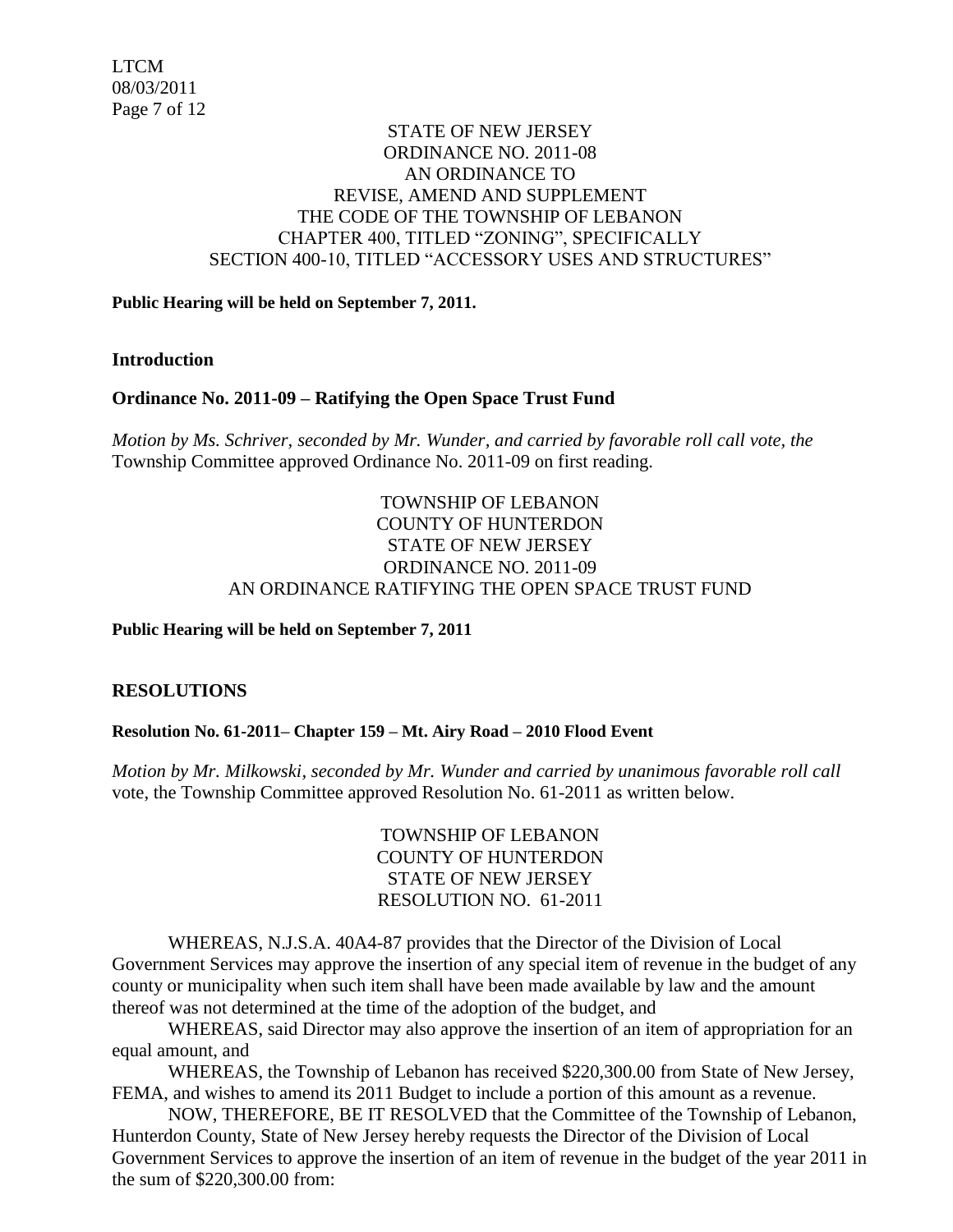LTCM 08/03/2011 Page 8 of 12

Miscellaneous revenues Special Items of General Revenue Anticipated with Prior Written Consent of the Director of Local Government Services: State and Federal Revenues Off-Set with Appropriations: FEMA – 2010 Flood Event – Mt. Airy Road Pursuant to provisions of Statute, and BE IT FURTHER RESOLVED that a like sum of \$220,300.00 be and the same is hereby appropriated under the caption of: General Appropriations (a) Operations Excluded from Caps State and Federal Programs Off-Set by Revenues: FEMA – 2010 Flood Event – Mt. Airy Road BE IT FURTHER RESOLVED, that the Township Clerk forward two copies of this resolution to the Director of Local Government Services.

#### **Resolution No. 62-2011- 2011 Binding Referendum – Open Space Tax**

*Motion by Ms. Schriver, seconded by Mr. Wunder and carried by unanimous favorable roll call*  vote, the Township Committee approved Resolution No. 62-2011 as written below.

RESOLUTION NO. 62-2011

## TOWNSHIP OF LEBANON COUNTY OF HUNTERDON STATE OF NEW JERSEY

WHEREAS, starting in 2001 the Township established an open space tax levy which currently is \$0.02 per \$100.000 of assessed value; and

WHEREAS, voter authorization for the open space tax limited the purposes for use of money raised through the tax to acquisition of farmland for farmland preservation, acquisition of lands for recreation and conservation , and the payment of debt service on the indebtedness incurred by the Township in acquiring open space properties; and

WHEREAS, *N.J.S.A*. 40:12-15.7(d) authorizes the Township to submit to the voters a proposition adding or removing purposes for which money raised through the open space tax levy can be spent; and

WHEREAS, *N.J.S.A*. 40:12-15.7(a) provides that, if authorized by the voters, money raised through the open space tax levy can be used for development and maintenance of lands acquired for recreation and conservation purposes and historic preservation of historic properties or the acquisition of historic properties in addition to the purposes already authorized by Township voters; and

WHEREAS, the Township Committee does not anticipate the need to acquire additional open space property; and

WHEREAS, the Township Committee believes that the Township's existing investment in open space property will be preserved and enhanced through the use of open space funds for maintenance of already acquired open space property.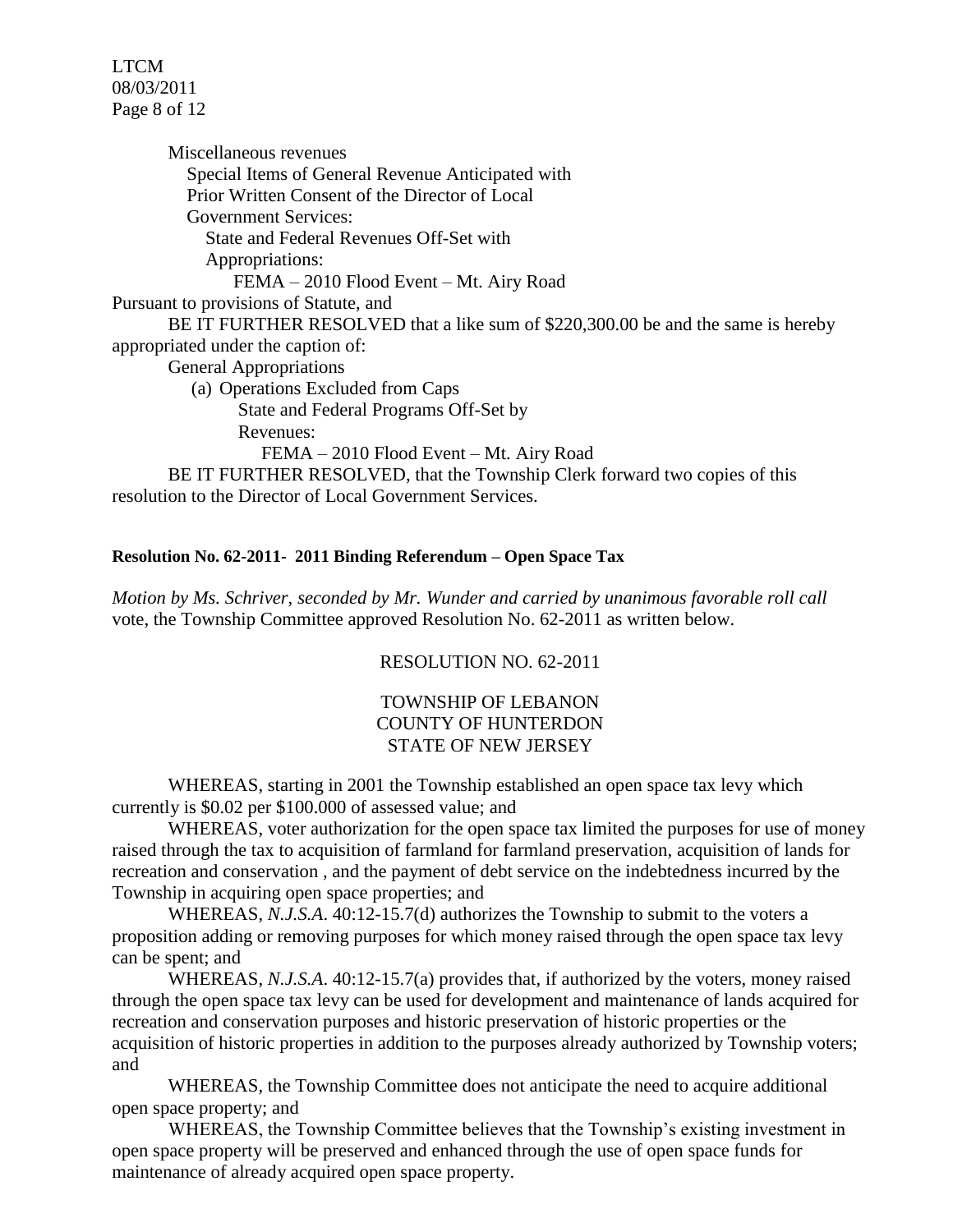LTCM 08/03/2011 Page 9 of 12

NOW, THEREFORE, BE IT RESOLVED by the township Committee of the Township of Lebanon, County of Hunterdon, State of New Jersey that the Township Committee hereby directs the Hunterdon County Clerk to place the following Question and Interpretive Statement on the November 2011 General Election ballot as a binding referendum:

"SHALL THE TOWNSHIP OF LEBANON BE AUTHORIZED TO USE MONEY RAISED THROUGH THE OPEN SPACE TAX LEVY FOR THE MAINTENANCE OF LANDS ACQUIRED FOR RECREATION AND CONSERVATION PURPOSES IN ADDITION TO PURPOSES PREVIOUSLY AUTHORIZED.

| YES |  |
|-----|--|
| NO. |  |

Interpretive Statement:

The proposed additional use for money raised through the open space tax levy will permit that money to be used for maintenance of lands already owned by the Township in addition to the following previously authorized uses: acquisition of farmland for farmland preservation, acquisition of lands for recreation and conservation, and the payment of debt service on the indebtedness incurred by the Township in acquiring open space properties. The Township's existing investment in open space properties will be preserved and enhanced by using open space funds to maintain those properties.

### **OLD BUSINESS**

There was no Old Business discussed.

### **NEW BUSINESS**

### **NJ Dept. of Agriculture – Request to Conduct Gypsy Moth Egg Mass Surveys**

*Motion by Ms. Schriver, seconded by Mr. Wunder and carried by unanimous favorable roll call* vote, the Township Committee approved the NJ Dept. of Agriculture request to Conduct Gypsy Moth Egg Mass Surveys in Lebanon Township.

#### **Approve Raffle Application – Voorhees Viking Victory Club-50/50 - 5 Football Games**

*Motion by Ms. Schriver, seconded by Mr. Piazza and carried by unanimous favorable roll call vote,* the Township Committee approved a Raffle Application for the Voorhees Viking Victory Club-50/50 which entails 5 Football Games.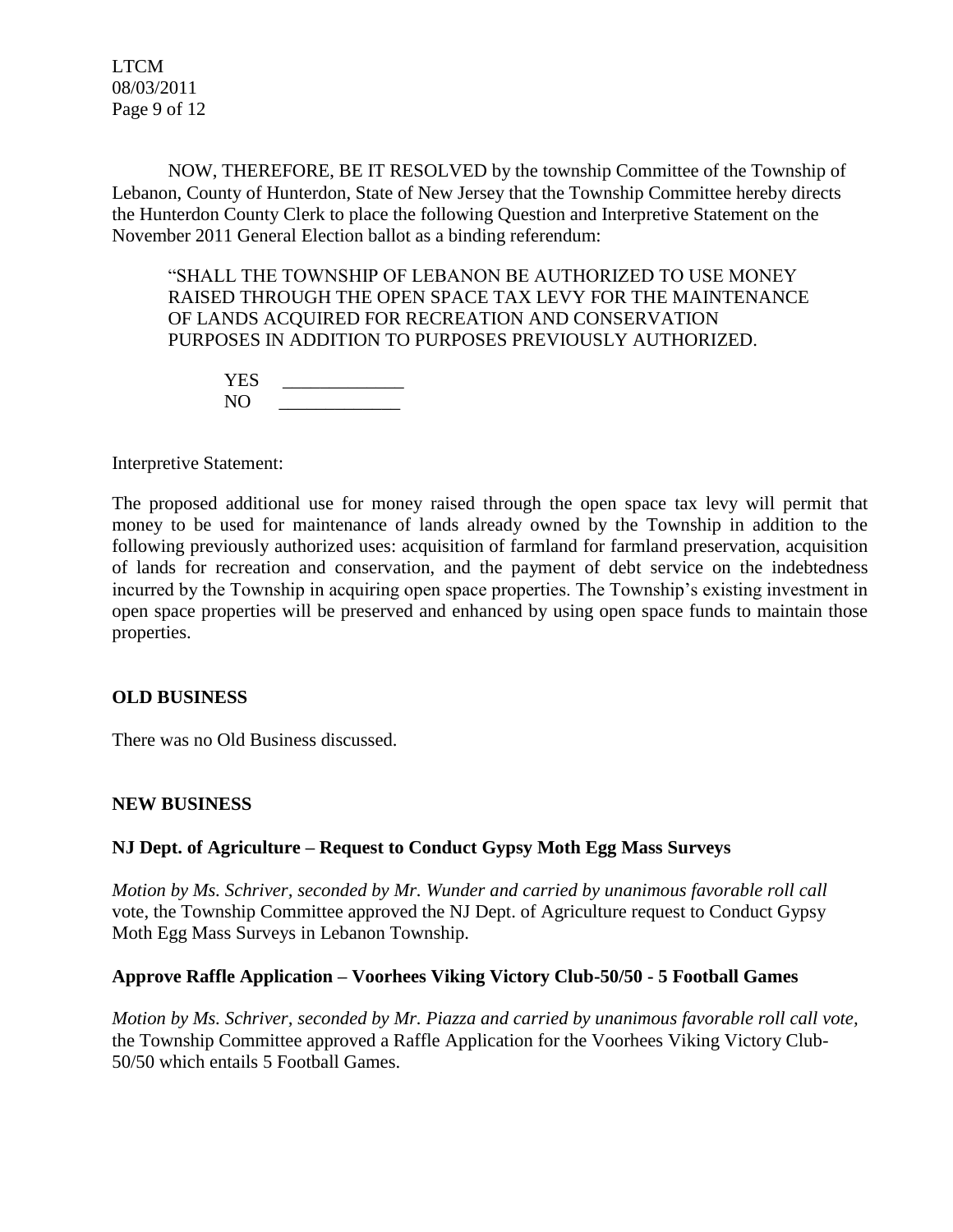# **Approve Raffle Applications – St. John Neumann Church - October 14, 2011**

*Motion by Ms. Schriver, seconded by Mr. Wunder and carried by unanimous favorable roll call* vote, the Township Committee approved Raffle Applications for St. John Neumann Church – Basket Raffle and 50/50 Raffle for an event to be held on 11/14/2011.

### **DPW Supervisor – Request to Purchase a Shed for the Museum**

The DPW Supervisor, Warren Gabriel sent correspondence to the Township Committee requesting permmission to purchase a shed for the Museum. The existing shed was damaged during the winter, when a tree fell on it. Due to the sheds age and condition it would not be cost effective to repair. Mr. Gabriel spoke with Mr. Tom Groendyke about filing a claim through the Insurance Company, however, with age of the shed and the cost of the deductible, it was not worthwhile.

Joan Lucas, the Curator at the Museum, informed Mr. Gabriel that there is a large quantity of supplies stored in the shed for the Museum's different events. The replacement shed would be 12' X 20', which is similar in size of the one that is presently being used. Mr. Gabrile received three quotes with the lowest being from Fox Run Storage Sheds, in the amount of \$3200.00, including delivery.

Mr. Gabiel spoke with the Treasurer and there are funds available in the 2011 Buildings and Grounds Budget to cover the cost.

*Motion by Mr. Wunder, seconded by Ms. Schriver and carried by unanimous favorable roll call* vote, the Township Committee approved Mr. Gabriel's request to purchase a shed for the Museum from Fox Run Storage Sheds at a cost of \$3200.00.

# **PRESENTATION OF VOUCHERS**

Committee Members provided a description of vouchers exceeding \$1000.00.

*Motion by Ms. Schriver, seconded by Mr. Wunder and carried by unanimous favorable roll call*  vote, the Township Committee approved the August 3, 2011 bill list in the amount of \$952,087.38.

## **CORRESPONDENCE**

## **PUBLIC COMMENTS**

*Motion by Ms. Schriver, seconded by Mr. Wunder and carried by unanimous favorable roll call*  vote, the Township Committee opened the Public Comment portion of the meeting.

Mr. E.J. Skidmore asked Attorney Cushing if there is any prohibition in the Township charging fees for solar fields. Attorney Cushing stated that he does not believe that there is any state law that permits the Township to do such.

Mr. E.J. Skidmore asked the Mayor if there is any progress on appointments for Alternate positions on the Planning Board. Mayor Piazza stated that he spoke to the Committee and the Planning Board and they do not feel that it is necessary so he will not be making the appointments. Mayor Piazza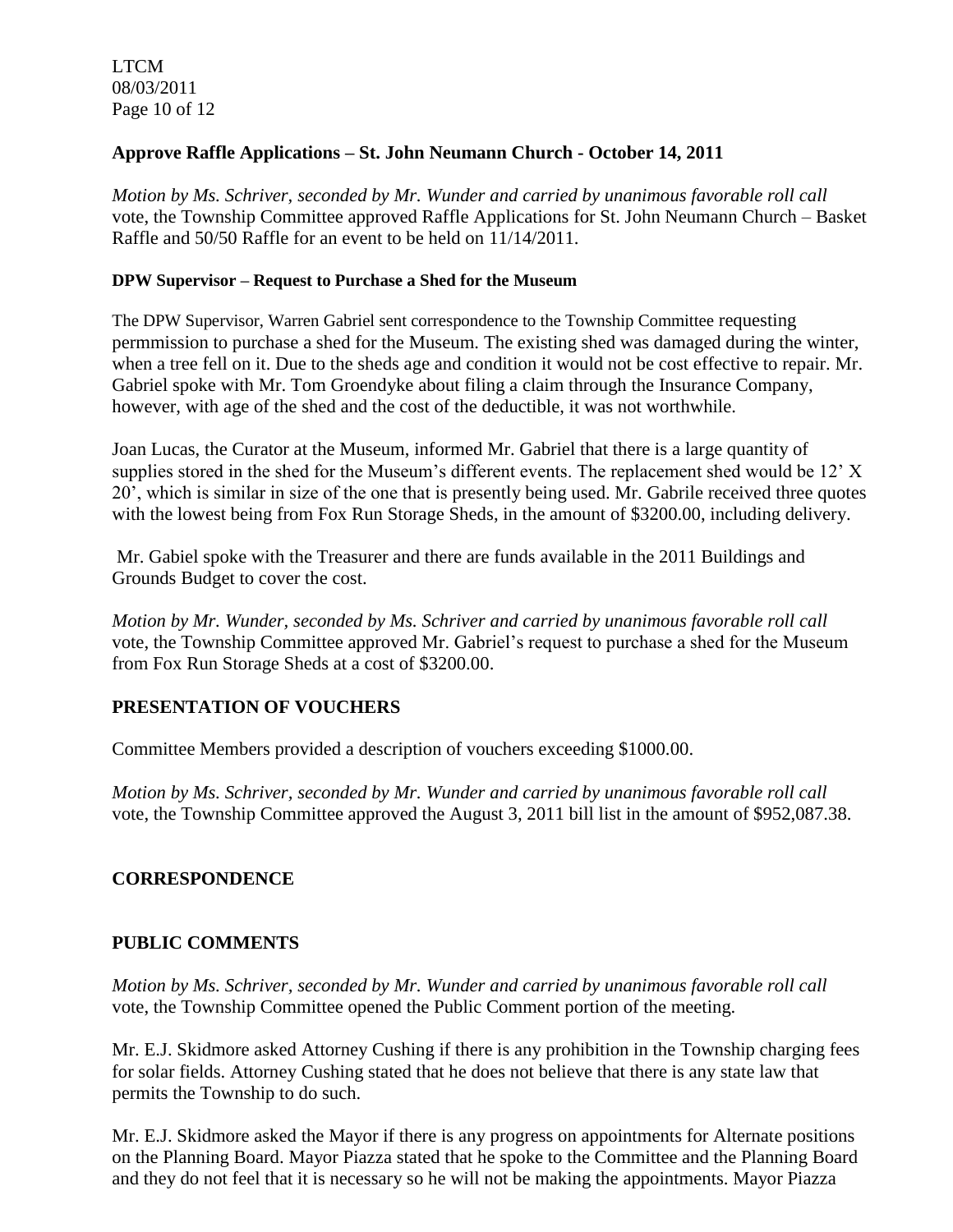LTCM 08/03/2011 Page 11 of 12

stated that the Planning Board is an advisory Board and he will take their advice that they do not need additional members at this time. Mr. Skidmore suggested merging the Planning Board and the Board of Adjustment into one board.

Mr. Anthony Casale also commented on the need for Alternates to be appointed to the Planning Board. He noted that at last night's Planning Board meeting there were three members absent and that is a perfect example as to why the Alternates are needed. Mr. Casale stated that the Township Ordinance provides for Alternates and they should be appointed. Mr. Casale asked the Mayor to reconsider.

Mr. Casale asked Attorney Cushing if he had obtained a copy of the Co-locator Agreement for the Cell Tower project. Attorney Cushing stated that he had not. Mr. Casale will provide Attorney Cushing with one.

*Motion by Ms. Schriver, seconded by Mr. Wunder and carried by unanimous favorable roll call vote,* the Township Committee closed the public comment portion of the meeting.

# **EXECUTIVE SESSION**

*Motion by Ms. Schriver, seconded by Mr. Wunder and carried by unanimous favorable roll call vote,* the Township Committee approved Resolution No.63-2011 and convened in executive session at 7:56 p.m. It is not anticipated that action will be taken at the close of the meeting.

## **TOWNSHIP OF LEBANON RESOLUTION NO. 63-2011**

BE IT RESOLVED by the Mayor and Township Committee of the Township of Lebanon, that in compliance with N.J.S.A. 10:4-12, this meeting will be closed to the Public to discuss the following matters:

> Collective Bargaining Contract Negotiations Potential Litigation

*Motion by Ms. Schriver, seconded by Mr. Milkowski and carried by unanimous favorable roll*  call vote, the Township Committee reconvened the Regular Committee meeting at 9:25p.m.

Attorney Cushing stated that during the Executive Session the Township Committee discussed the Rescue Squad Bankruptcy and were updated on negotiations with the Trustee; new bids and working out the surrounding problems from the old contractor and the DPW Garage project were also discussed. The Committee met with the Insurance Agent, Tom Groendyke relative to potential litigation from a party who alleges that they are going to sue the Township. PBA Collective Bargaining Negotiations were also discussed.